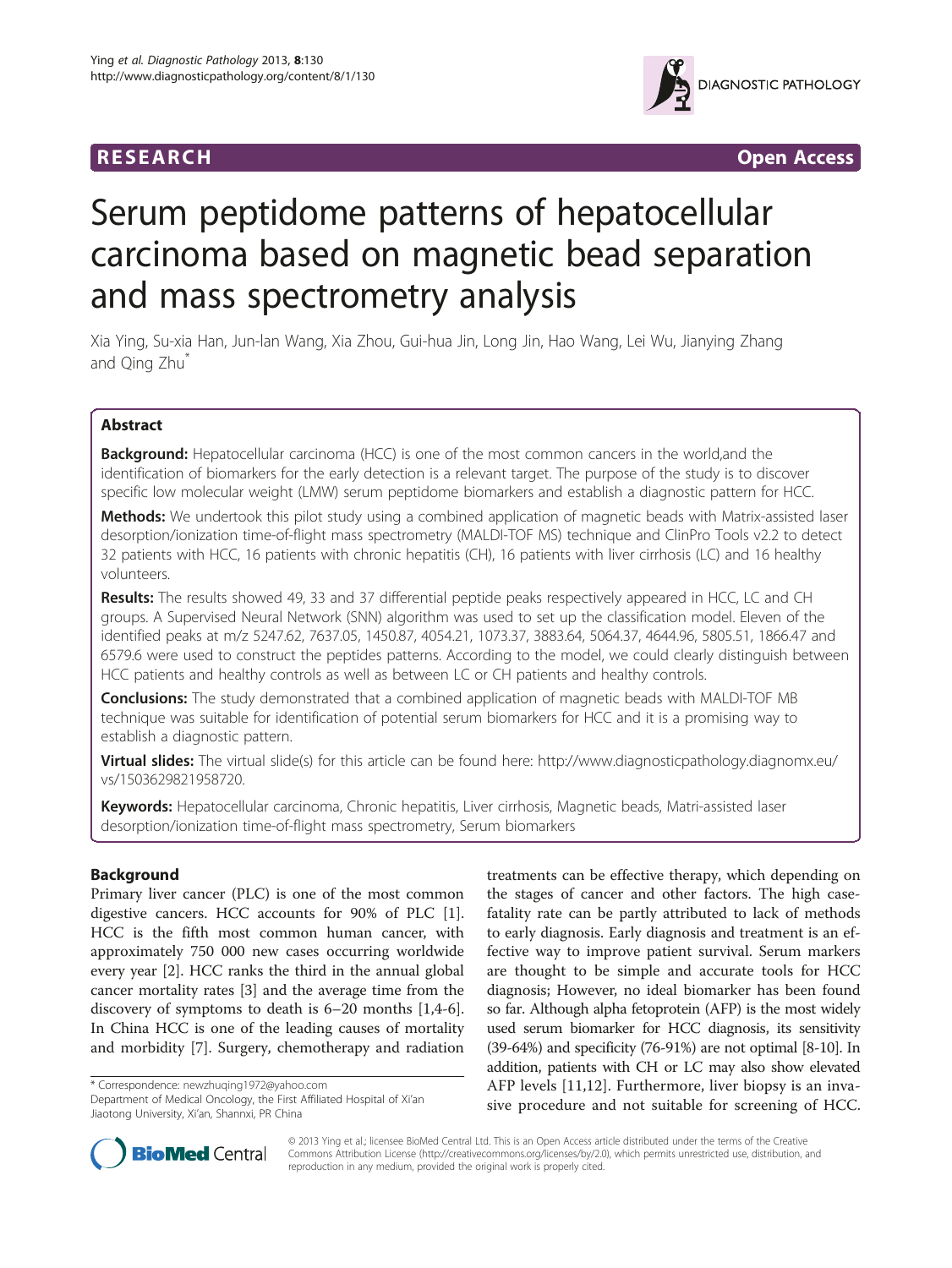<span id="page-1-0"></span>Therefore, there is a need for the development of more sensitive and specific methods for the early diagnosis of HCC.

Proteomics is currently considered the most powerful tool for the global evaluation of protein expression [[13](#page-5-0)] since protein deficiency is considered common in cancer patients. Peptides in human serum may have a correlation with the physiologic and pathologic processes [[14](#page-5-0)]. Low molecular weight (LMW) proteins, particularly on peptides smaller than 20 KDa, are expected to yield useful biomarkers for early diagnosis of cancers [[15\]](#page-5-0).

Matrix-assisted laser desorption/ionization time-of-flight mass spectrometry (MALDI-TOF MS) can detect peptides with low molecular weights [[16,17](#page-5-0)] and is considered to be a powerful proteomic technology for serum peptide profiling. Magnetic beads (MB) based purification approaches has been developed to capture large amounts of LMW peptides and proteins in biological samples, which are suitable for the next MS analyses [\[18\]](#page-5-0). Combined with MALDI-TOF MS technology, MB is more precise, rapid and robust than the traditional two-dimensional (2-D) gel electrophoresis. MB-based platform for proteomic profiling highlights the high sensitivity and reproducibility. This method has been applied to identify biomarkers for diseases such as esophageal carcinoma [[19](#page-5-0)], multiple myeloma [\[20\]](#page-5-0), lung cancer [\[21\]](#page-5-0) and breast cancer [\[22\]](#page-5-0).

In the study, MALDI-TOF MS analysis coupled with MB-WCX were used to detect 32 patients with HCC, 16 patients with CH, 16 patients with LC and 16 healthy volunteers. We aimed to investigate LMW serum protein/peptide biomarkers for HCC and ultimately construct a diagnostic model for improving diagnosis efficiency of HCC.

# Methods

# Reagents and instruments

The Autoflex III MALDI-TOF mass spectrometer, α-cyanohydroxy cinnamic acid (HCCA), MB-WCX kit and peptide calibration standard were purchased from Bruker Daltonics (Germany).

# Patients and sample collection

The study was approved by the Ethics Committee and the Human Research Review Committee of Xi'an Jiaotong University. A total of 80 serum samples were collected, of which 32 were collected from HCC patients, 16 from patients with CH, 16 from patients with LC and 16 from healthy volunteers as healthy control. The dataset of serum samples and their donors are listed in Table 1, while the patients' information about diagnostics, age, sex and potential cause are listed in Additional file [1](#page-4-0). These blood samples were collected in the first Affiliated Hospital of Xi'an Jiaotong University (China), from October 2011 to September 2012. All the HCC patients had been recently diagnosed and pathologically confirmed before

| Page 2 of |  | 6 |
|-----------|--|---|
|-----------|--|---|

| Group           | Sample size | Gender         | Mean age | Age range |
|-----------------|-------------|----------------|----------|-----------|
| HCC.            | 32          | 27 M/5 F 52.72 |          | 26-70     |
| LC              | 16          | 11 M/5 F 54.31 |          | $40 - 69$ |
| CH.             | 16          | 11 M/5 F 54.06 |          | $42 - 73$ |
| Healthy control | - 16        | 11 M/5 F 54.69 |          | 43-66     |

they were treated with chemotherapy or radio therapy or surgery. The healthy subjects were those who were hepatitis B surface antigen (HBsAg) negative, and had no evidence for malignant tumor, no chronic diseases, and no dysfunction of vital organs. All blood samples were drawn while the patients and healthy controls were seated and non-fasting. The samples were collected in vacuum tubes, allowed to clot at room temperature for 30 min, and then centrifuged at 3,000 rpm for 5 min. The serum samples were distributed into 300 μL aliquots each and stored at −80°C until analysis.

#### Sample purification and MALDI-TOF MS analysis

Magnetic beads-based weak cation exchange chromatography (ClinProt<sup>TM</sup> purification reagent sets of Bruker Daltonics) was used to extract peptides/proteins from the serum samples following the manufacturer's standard protocol. 10 μl of MB-WCX binding solution and 10 μl of WCX-beads were mixed in a 0.5 ml centrifuge tube. After the mix was thoroughly combined, 5 μl serum sample was added and mixed up and down. Then centrifuge tubes were placed in a magnetic bead separator (MBS) and agitated three times. The beads were collected from the wall of the tubes in the MBS 1 min later. Remove the supernatant carefully by using a pipette and add 100 μl MB-WCX wash buffer to the tubes, which were agitated back and forth in the MBS ten times. The beads were collected from the wall of the tubes, and supernatant was removed carefully. After two washes, 5 μl of MB-WCX elution buffer was added to disperse beads in tubes by pipetting up and down ten times. The beads were collected on wall of tubes for 2 min and the clear supernate were transferred into fresh tubes. 5 ul MB-WCX stabilization solution was added to the fresh tubes and mixed intensively by pipetting up and down. The eluate was then ready for spotting onto MALDI-TOF MS targets and measurement.

To prepare the MALDI target, 1 μL of a mixture containing 10 μL 0.3 g/L α-cyano-4-hydroxy cinnamic acid (HCCA) in 2:1 ethanol/acetone (volume/volume) and 1 μL of the eluate was spotted onto the MALDI AnchorChip TM (Bruker Daltonics, Germany) sample target platform (384 spots) and then the target was airdried (cocrystallization).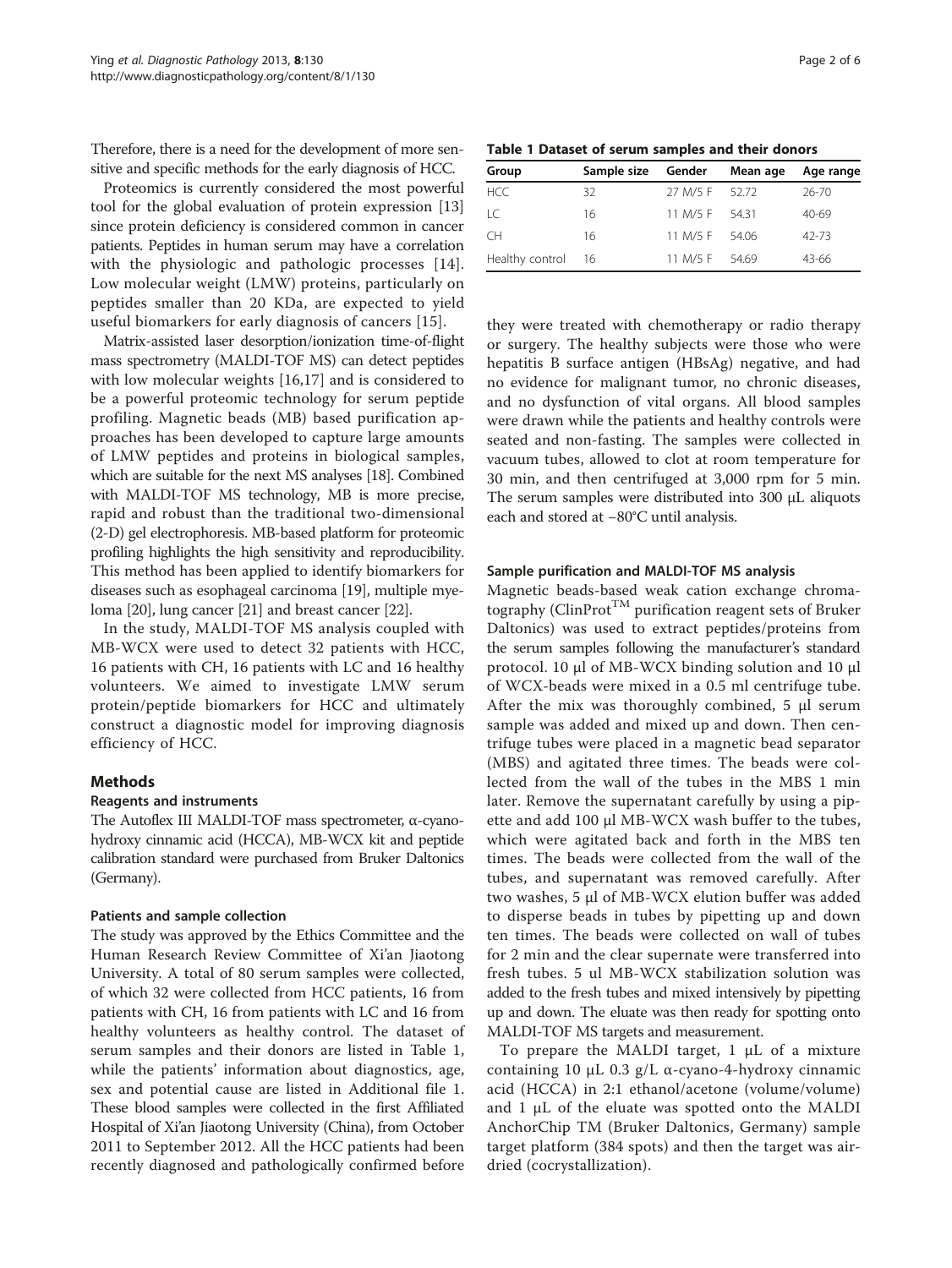<span id="page-2-0"></span>

#### MS analysis

A linear Autoflex III MALDI-TOF mass spectrometer (Bruker Daltonics, Germany) was used with the following

settings: ion source 1, 20.00 kV; ion source 2, 18.40 kV; lens, 7.50 kV; and pulsed ion extraction, 120 ns. Ionization was achieved via irradiation at the laser frequency of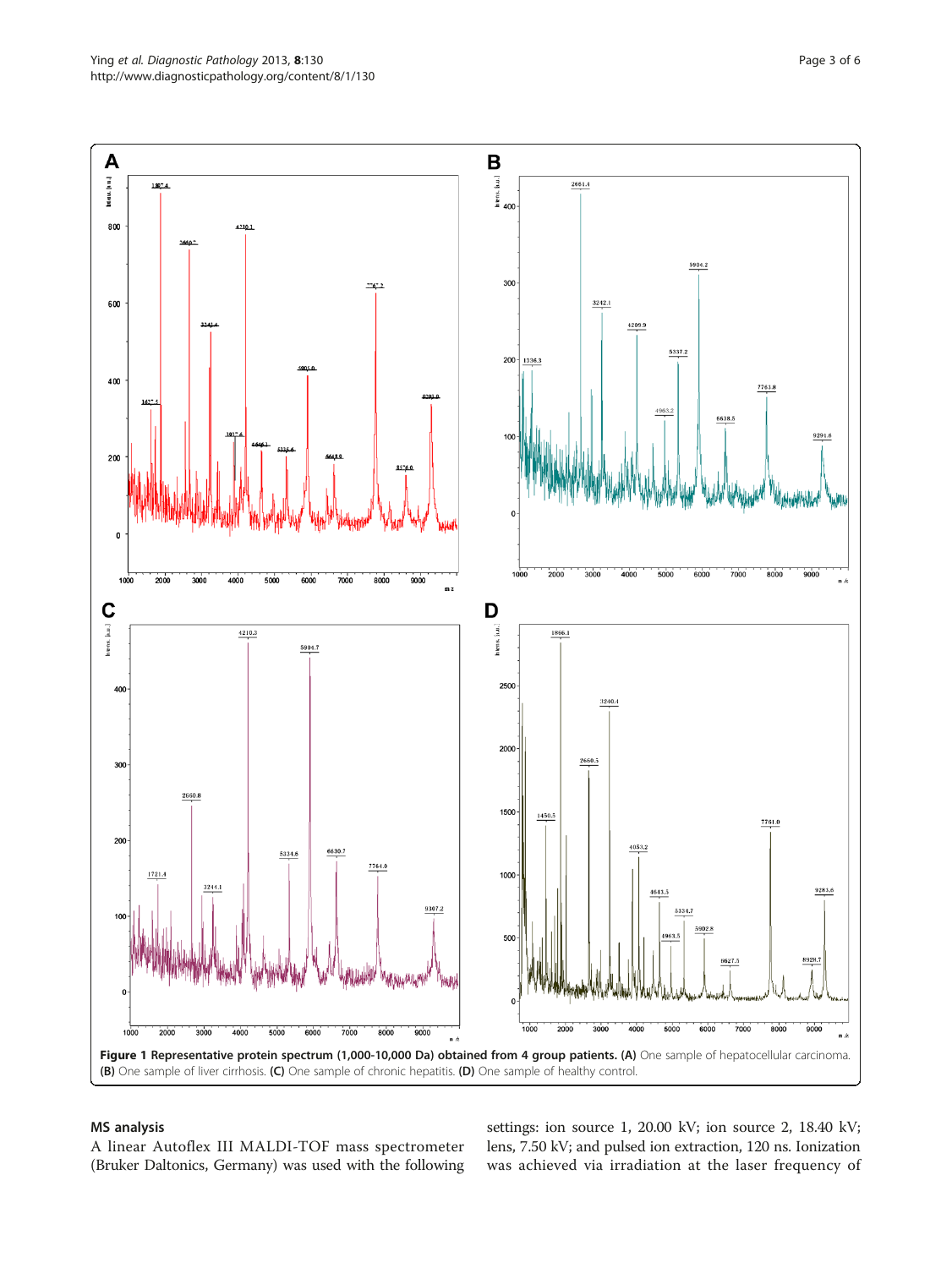25 Hz. A high gating factor with signal suppression up to 800 Dalton (Da) was used. The mass spectra were recorded in a linear positive mode. Mass calibration was performed using the calibration mixture of the peptides and proteins in the mass range of 1–10 kDa. Three MALDI preparations (MALDI spots) were measured for every MB fraction. For every MALDI spot, 450–550 spectra were quantified (30 laser shots at 15 to 18 different spot positions). The spectra were recorded automatically using the Autoflex Analysis software for the fuzzy-controlled adjustment of the critical instrument settings to generate raw data with optimized quality.

# Data processing with ClinPro tools software

Data analyses were performed using Flex analysis version 3.0 and ClinPro Tools 2.2 (Bruker Daltonics, Germany). ClinPro Tools version 2.2 that uses a standard data preparation workflow including spectra pretreatment, peak picking and peak calculation operation, was employed to recognize peptide patterns. For statistical analysis, a SNN algorithm as implemented in this software suite was used to identify statistically significant differences in protein peaks among the groups analyzed. The protein fingerprint data were analyzed by ClinPro Tools 2.2. Comparisons between HCC, chronic hepatitis, liver cirrhosis and healthy controls were performed with the Wilcoxon test. Statistical significance was assumed when P value was < 0.001.

# Results

#### Serum LMW protein profile identification

MALDI-TOF MS combined with MB-WCX were used in the study to detect LMW protein profile spectra. A total of 80 serum samples from 32 HCC patients, 16 LC patients, 16 CH patients and 16 healthy controls were analyzed (Table [1\)](#page-1-0) and the representative protein profile spectrum of each group was reported as in Figure [1.](#page-2-0)

# Comparison of mass spectra between HCC, CH, LC and controls

We analyzed the LMW protein spectra of the three patient groups and healthy controls using a combined application of MB-WCX and MALDI-TOF MS within the mass range from 1 kDa to 10 kDa. Comparing three patient groups with the healthy controls, the study respectively detected 72, 62 and 58 m/z peaks in HCC, LC and CH groups; 49, 33 and 37 of them were significant  $(p < 0.001)$  when HCC, LC and CH groups compared with the healthy controls. When detection across all these groups was performed, there were 64 significant peaks. The average expressions of 12 selected peaks were exhibited as shown in Figure 2.

#### Analysis of the LMW protein biomarkers and establishment of a diagnostic model for HCC

The protein samples were classified and a diagnostic model was established by using the SNN algorithm in ClinPro Tools software 2.2 to analyze all the detected peaks. The model comprised 11 potential biomarkers (m/z: 5247.62, 7637.05, 1450.87, 4054.21, 1073.37, 3883.64, 5064.37, 4644.96, 5805.51, 1866.47, 6579.6). The peaks at m/z 5247.62, 7637.05, 1073.37, 5064.37, 5805.51 and 6579.6 were up-regulated in the HCC group, while the peaks at m/z 1450.87, 4054.21, 3883.64, 4644.96 and 1866.47 were down-regulated in the HCC group. A combination of these 11 peaks could clearly distinguish between HCC patients and healthy controls as well as between LC or CH patients and healthy controls.

# **Discussion**

Hepatic tumor has different cell types, such as hepatocellular carcinoma, cholangiocarcinoma, bile duct cystadenocarcinoma, combined hepatocellular and cholangiocarcinoma, hepatoblastoma, undifferentiated carcinoma, hepatic angiomyolipoma, while different

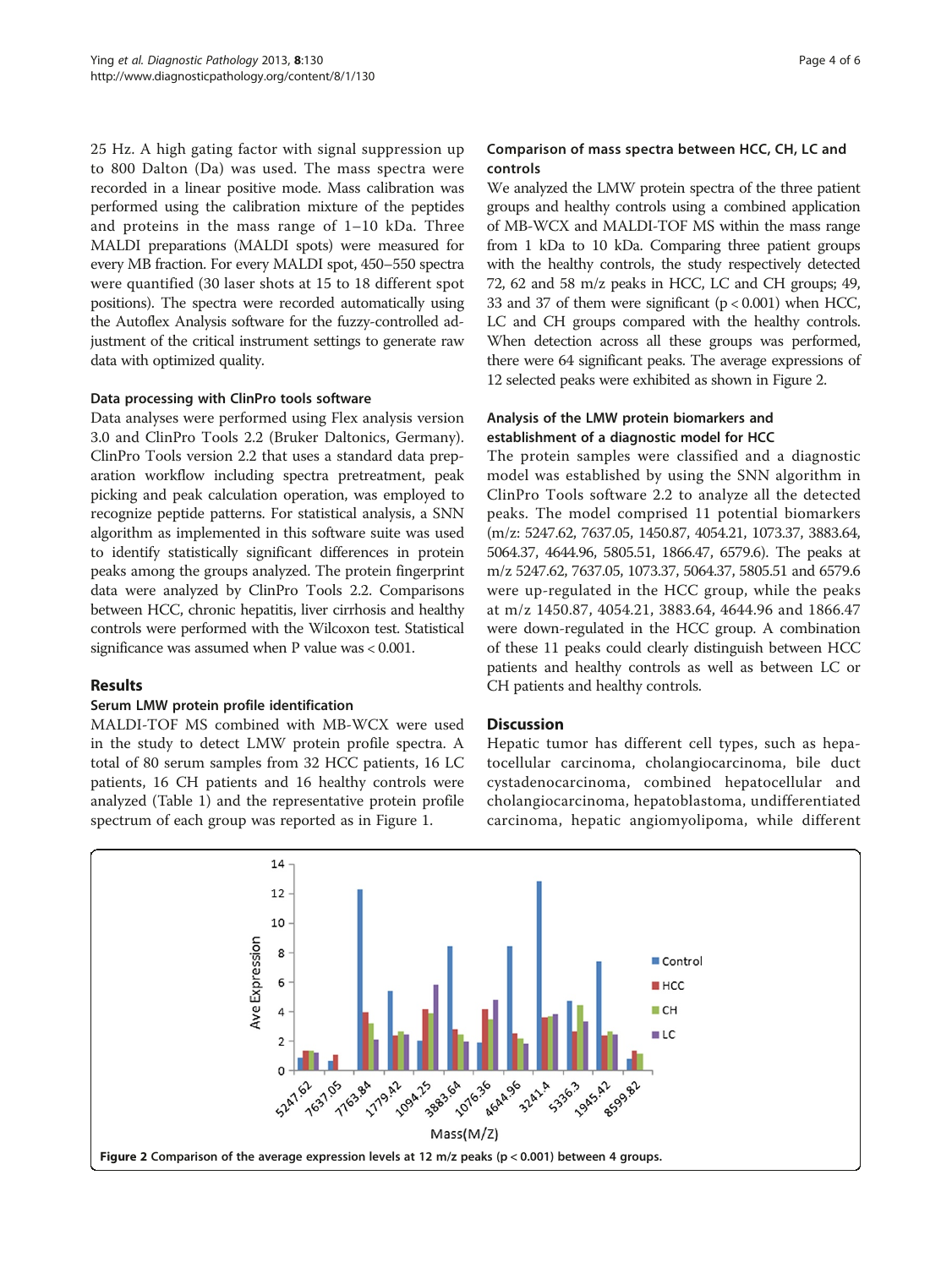<span id="page-4-0"></span>biomarkers have been developed and investigated for diagnosis, tumor progression, and prognosis of them [[23](#page-5-0)-[26\]](#page-5-0). It is also well recognized that biomarkers which may play important roles in physiologic and pathologic processes are important for diagnosis, prognosis, and prediction of HCC. Human serum contains LMW protein/ peptides, which could be used as biomarker candidates, such as fibrinogen α-chain fibrinogen alpha, albumin and apolipoprotein A1 [\[27,28\]](#page-5-0).

Compared to genomic approaches, proteomic analysis has the advantage of detecting co-translational and posttranslational modifications of proteins which may have important biological functions [[29](#page-5-0)]. MS is one of the most important techniques in proteomic analysis. MALDI-TOF MS is widely used in proteomics biomarker research due to its high sensitivity and high quality in analysis of peptides, proteins and large organic molecules [[27-29\]](#page-5-0).

HCC is one of the most common cancers in the world. Although AFP is a widely used serological marker for detection of HCC, its sensitivity and specificity are not optimal and it may also increase in patients with acute and chronic viral hepatitis, liver cirrhosis, and toxic injury [[8,9\]](#page-5-0). Therefore, use of AFP in the screening of early HCC is challenged and a new method for HCC early diagnosis is badly needed.

At present, serum or plasma proteomic analysis has been widely used to compare tumor patients with healthy controls. This technique can also be applied to HCC serum or plasma markers research. Looi KS et al. (2008) applied a proteomic approach (two-dimension gel electrophoresis and liquid chromatography-tandem mass spectrometry) to immune-screen sera from patients with HCC and pre-HCC conditions such as liver cirrhosis and chronic hepatitis as well as sera from normal individuals, and identified 28 HCC-associated tumor antigens, such as heat shock protein 60 (HSP60) and heat shock protein 70 (HSP70) [[30\]](#page-5-0). Mas VR et al. (2009) used Thermo linear ion-trap mass spectrometer (LTQ) coupled with a high performance liquid chromatography electrospray ionization tandem mass spectrometry (HPLC-ESI-MS/MS) and SEQUEST database search algorithms for peptide sequence identification. They found that 18 proteins from HCC patients showed significant changes compared with proteins from patients with HCV-cirrhosis and early HCV-HCC [\[31\]](#page-5-0).

In the study, serum samples were divided into four groups (HCC, LC, CH and normal controls). MB-WCX was used for purification of LMW proteins/peptides in these serum samples. Peptides profile spectra were detected by MALDI-TOF MS and analyzed by ClinProt Tools software 2.2. We found 49 (HCC group), 33 (LC group) and 37 (CH group) peaks were significantly different from those in healthy controls ( $p < 0.001$ ). All these peak differences may be associated with pathologic processes, specific immunity response or some risk factors, and may become potential

biomarkers in early diagnosis. In addition, when comparing HCC patients with healthy controls, Liu T et al. (2011) reported 9 significant discrimination peaks at m/z 2862.79, 8862.77, 8931.95, 3935.62, 8141.78, 5248.47, 3955.45, 7765.78 and 1944.91 [[32\]](#page-5-0), which are close to 2863.11, 8867.91, 8931.25, 3935.27, 8138.19, 5247.62, 3955.8, 7763.84 and 1945.42 detected in the present study. In fact, a single biomarker has an inherent specificity and sensitivity that can not be improved, but multiple biomarkers can be combined to achieve improved clinical performance. In the study a diagnostic model generated by SNN algorithm analysis comprised 11 potential biomarkers (m/z: 5247.62, 7637.05, 1450.87, 4054.21, 1073.37, 3883.64, 5064.37, 4644.96, 5805.51, 1866.47 and 6579.6). Using this established diagnostic model, HCC, LC and CH patients could be distinguished from healthy controls; However, the HCC, LC or CH group could not be accurately identified using the model probably due to the small number of the patients enrolled in the study. Therefore, a large number of patients should be enrolled in the further study to establish a diagnostic model that is effective enough to distinguish among the three diseases.

Now, we are making investigation on these 11 m/z peaks that are co-expressed in hepatocellular carcinoma and other liver-related diseases in order to identity and characterize these biomarkers. In future research, we will validate them by western blot or ELISA technology and try to find a correlation with histopathology findings and cancer staging. Furthermore, we will reveal the biological roles of these proteins/peptides in the pathogenesis and processes of HCC.

#### Conclusions

The study confirmed that the combined application of magnetic beads, MALDI-TOF MS technique and ClinPro Tools 2.2 are suitable for LMW serum proteomic analysis and it is a promising way to establish a diagnostic pattern. A limitation of the study is the small number of patients enrolled in the study. A study with a large patient cohort is needed to generate more objective and conclusive results. With a large number of patients, different HCC stages and impact factors could be analyzed and more objective evaluation could be made on ClinProt technology applied in HCC.

# Consent

Written informed consent was obtained from the patient's guardian/parent/next of kin for the publication of this report and any accompanying images.

# Additional file

[Additional file 1:](http://www.biomedcentral.com/content/supplementary/1746-1596-8-130-S1.doc) Patients' information of each group. Shows the diagnostics of the included patients together with the patients' age, sex and potential cause.